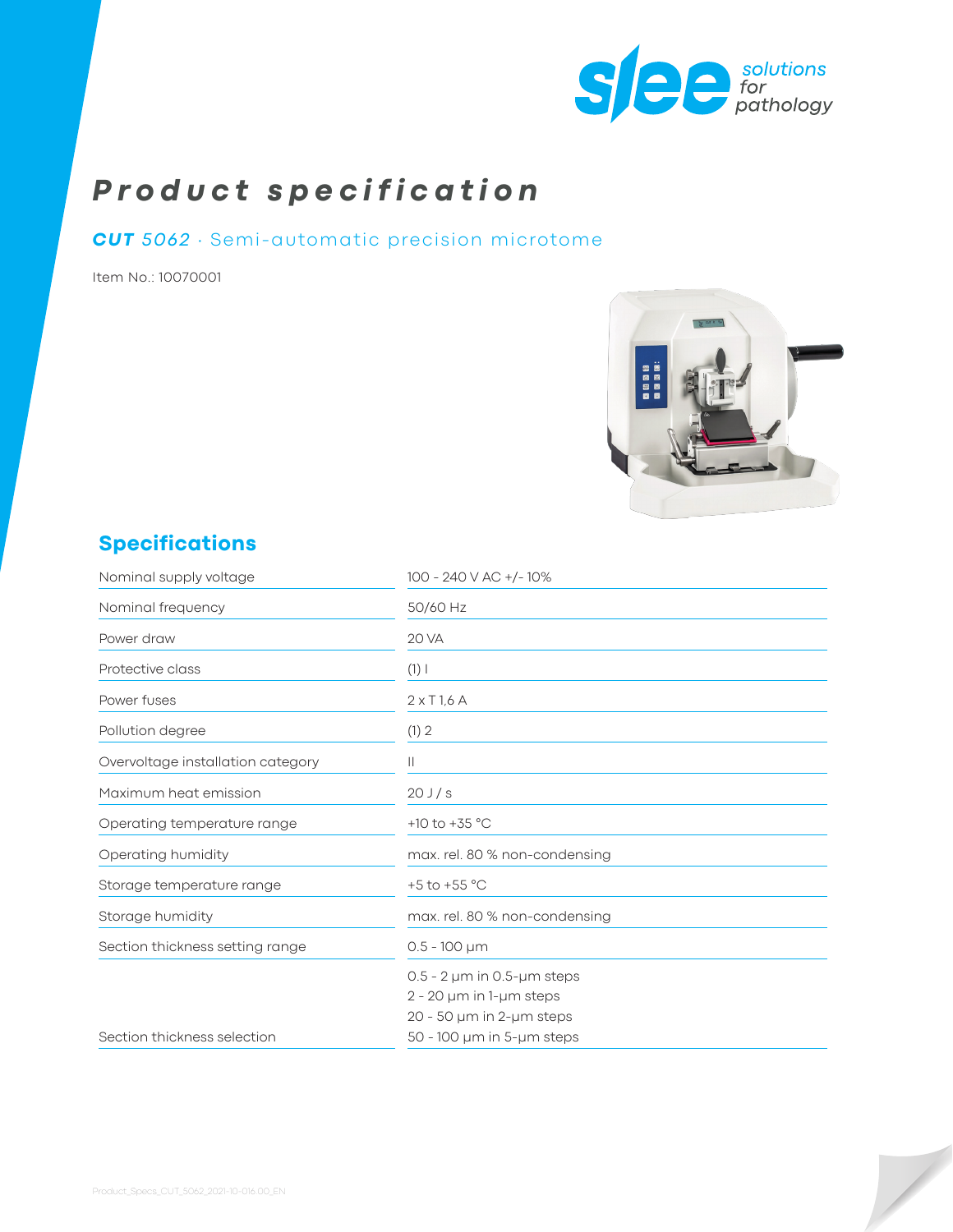

 $\overline{\phantom{a}}$ 

### **Specifications**

|                                  | $0.5 - 750 \mu m$                                     |
|----------------------------------|-------------------------------------------------------|
|                                  | $0.5$ - $2 \mu m$ in 0.5- $\mu m$ steps               |
|                                  | $2 - 20$ µm in 1-µm steps                             |
|                                  | 20 - 50 µm in 2-µm steps                              |
|                                  | 50 - 150 µm in 5-µm steps                             |
| Trimming thickness               | 150 - 750 µm in 10-µm steps                           |
| Specimen feed                    | 28 mm (step motor)                                    |
| Specimen feed speed SLOW         | 75/150/300/600 µm/s                                   |
| Specimen feed speed              | $3,000 \mu m/s$                                       |
| Specimen feed memory             | 2 positions programmable                              |
| Vertical specimen stroke         | 72 mm                                                 |
| Maximum specimen size            | 50 x 50 mm                                            |
| Knife holder - north-south axis  | 24 mm                                                 |
| Specimen retraction              | 0 - 200 µm, selectable                                |
| Specimen orientation, horizontal | $8^{\circ}$                                           |
| Specimen orientation, vertical   | $8^{\circ}$                                           |
| Specimen orientation, z-axis     | 360°                                                  |
|                                  | Number of sections / section-sum and remaining travel |
| Information display              | distance                                              |
| Dimensions [W x D x H]           | 520 x 600 x 325 mm                                    |
| Weight (w/o accessories)         | 33 kg                                                 |
|                                  |                                                       |

(1) According to IEC 1010, EN 61010

#### **Standard components**

| Specimen orientation                                                                      |
|-------------------------------------------------------------------------------------------|
| Universal cassette clamp, orientable (alternatively: standard specimen clamp, orientable) |
| Disposable blade holder (alternatively: standard knife holder)                            |
| Section waste tray                                                                        |
| Disposable blades, low profile (1 box, 50 pcs.)                                           |
| Dust cover                                                                                |
| Mains cable                                                                               |
| Manual                                                                                    |
|                                                                                           |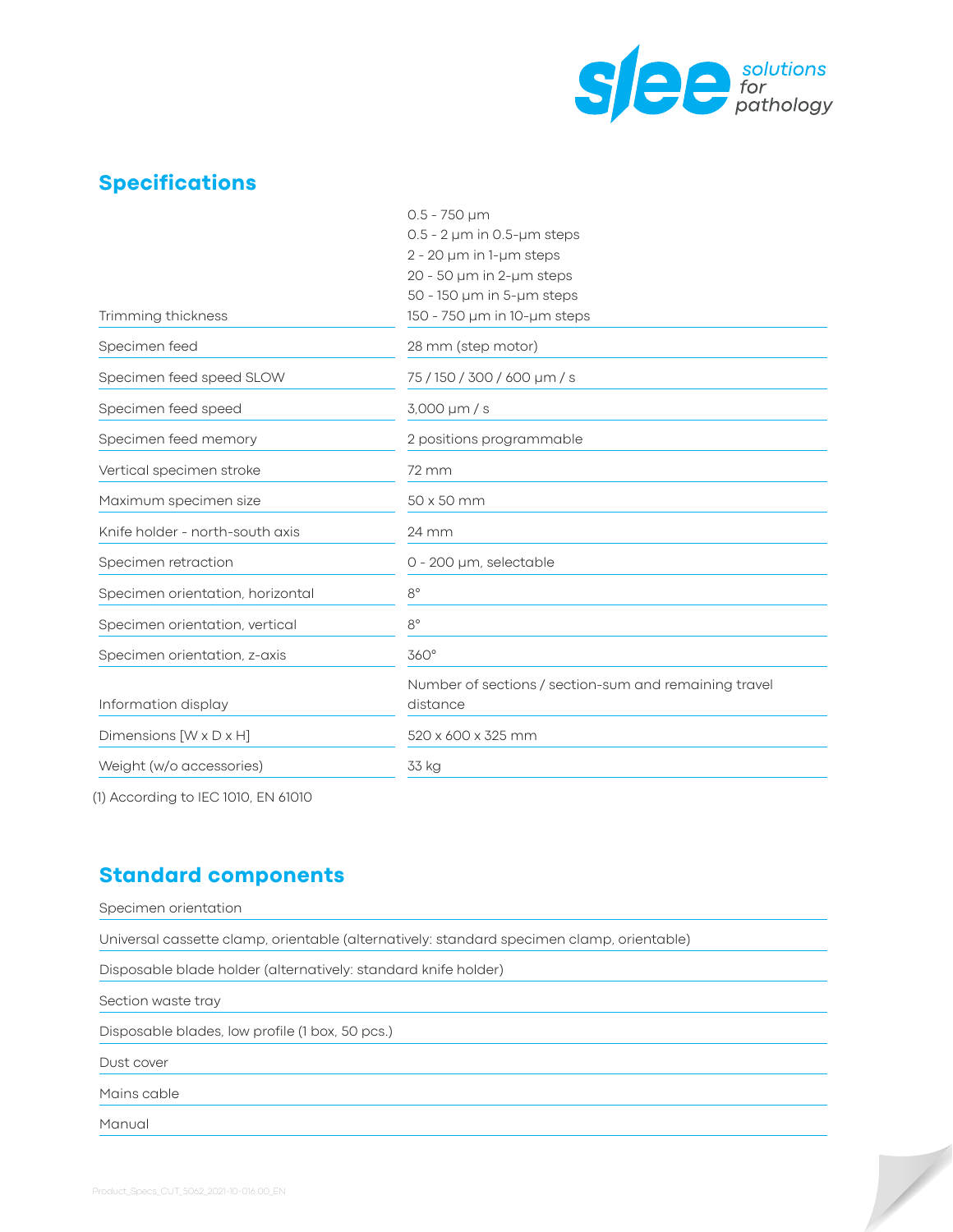

 $\overline{\phantom{a}}$ 

# **Optional accessories Integral 2016 Item No.**

| Aquatec system                                                                 | 10090056  |
|--------------------------------------------------------------------------------|-----------|
| MTR bench top quick freezing unit                                              | 10110000  |
| Magnifier with illumination (dimmable)                                         | 10090060  |
| External control panel CUT 5062                                                | 10090050  |
| TC65 disposable blade holder (for tungsten carbide blades)                     | 10090041  |
| Tungsten carbide blade (1 pcs.)                                                | 28406000  |
| Disposable blades (cf. consumables)                                            |           |
| Glass knife holder (for triangle glass knives)                                 | 10090014  |
| Segment arc incl. universal sample holder (for glass knife holder application) | 10090015  |
| Super Mega cassette clamp, orientable                                          | 10090027  |
| Super Mega cassette clamp, fixed                                               | 10090021  |
| Standard specimen clamp, orientable                                            | 10090006  |
| Standard specimen clamp, fixed                                                 | 10090007  |
| Foil clamp (use in standard specimen clamp)                                    | 10090025  |
| Standard knife holder                                                          | 10090008  |
| Knife holder basis unit                                                        | 10090011  |
| Prism (set)                                                                    | 10090017  |
| Round specimen holders (different diameters)                                   | on demand |
| More on request                                                                |           |